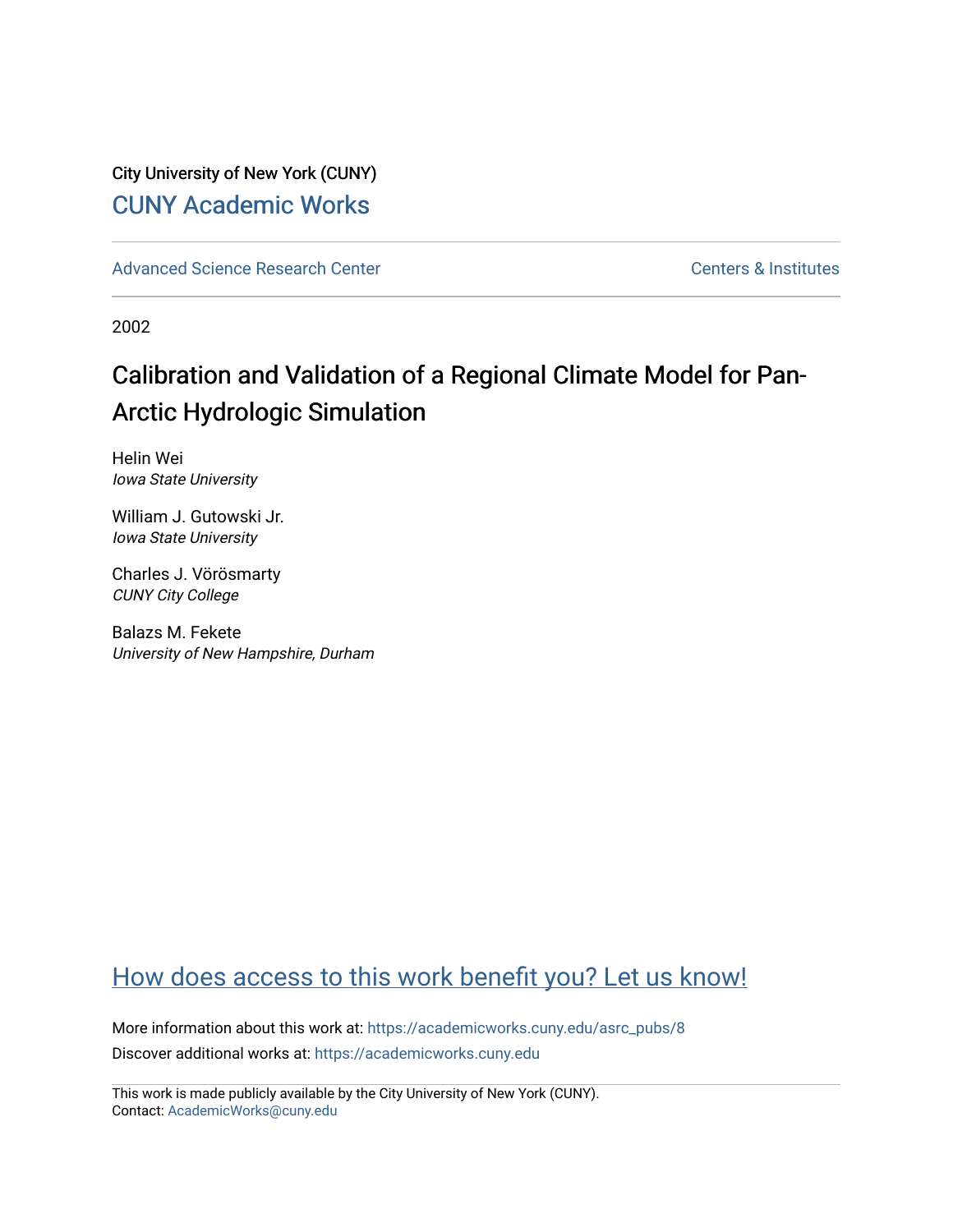# **Calibration and Validation of a Regional Climate Model for Pan-Arctic Hydrologic Simulation**

HELIN WEI\*

*Department of Geological and Atmospheric Sciences, Iowa State University, Ames, Iowa*

#### WILLIAM J. GUTOWSKI JR.

*Department of Geological and Atmospheric Sciences and Department of Agronomy, Iowa State University, Ames, Iowa*

#### CHARLES J. VOROSMARTY AND BALAZS M. FEKETE

*Institute for the Study of Earth, Oceans and Space, and Earth Sciences Department, University of New Hampshire, Durham, New Hampshire*

(Manuscript received 25 May 2001, in final form 15 March 2002)

#### ABSTRACT

A number of polar datasets have recently been released involving in situ measurements, satellite retrievals, and reanalysis output that provide new opportunities to evaluate regional climate in the Arctic. These data have been used to assess a 1-yr pan-Arctic simulation (October 1985–September 1986) performed by a version of the fifth-generation Pennsylvania State University–National Center for Atmospheric Research (PSU–NCAR) Mesoscale Model (MM5) that incorporated the NCAR land surface model (LSM) and a simple thermodynamic sea ice model to investigate interactions between the land surface and atmosphere. The model's standard cloud scheme using relative humidity was replaced by one using simulated cloud liquid water and ice water after a set of short test simulations revealed excessive cloud cover.

Model validation concentrates on factors relevant to the water cycle: atmospheric circulation, temperature, surface radiation fluxes, precipitation, and runoff. The model captures general patterns of atmospheric circulation over land. The rms differences from the Historical Arctic Rawinsonde Archive (HARA) rawinsonde winds at 850 hPa are smaller for the simulation (9.8 m s<sup>-1</sup>) than for the NCEP–NCAR reanalysis (10.5 m s<sup>-1</sup>) that supplies the model's boundary conditions. For continental watersheds, the model simulates well annual average surface air temperature (bias  $\langle 2^{\circ}C \rangle$  and precipitation (bias  $\langle 0.5 \rangle$  mm day<sup>-1</sup>). However, the model has a summer dry bias with monthly precipitation error occasionally exceeding 1 mm day $^{-1}$ . The model simulates the approximate magnitude of spring runoff surge, but annual runoff is less than observed (18%–48% less among the continental watersheds). Analysis of precipitation and surface air temperature errors indicates that further improvements in both evapotranspiration and precipitation are needed to simulate well the full annual water cycle.

#### **1. Introduction**

Watersheds surrounding the Arctic Ocean are significant contributors to the hydrologic cycle of the Northern Hemisphere's polar region. Taken together, Arctic river basins encompass  $17 \times 10^6$  km<sup>2</sup> of landmass, and this pan-Arctic drainage system is part of a tightly linked land–ocean system. The land-based area is 20% larger than the Arctic Ocean to which it empties, a unique condition among all other land–ocean basins (Voros-

marty et al. 2000a). The land-based hydrologic cycle for this pan-Arctic region and its resultant freshwater discharges to the Arctic Ocean may play an important role in determining the Arctic Ocean's thermal and salinity gradients, thereby affecting sea ice, regional ocean-circulation dynamics, and the formation of Atlantic deep water. Multiyear feedback links may exist that couple river discharge, ocean ice and temperature distributions, and the region's atmospheric circulation (e.g., Mysak 1995). The river flow also delivers to the Arctic Ocean dissolved constituents and sediments that could affect oceanic primary production and  $CO<sub>2</sub>$  uptake.

General circulation model (GCM) simulations show that the pan-Arctic region may be highly sensitive to global warming, with relatively large temperature increases, especially in winter (e.g., Kattenberg et al.

<sup>\*</sup> Current affiliation: Byrd Polar Research Center, Ohio State University, Columbus, Ohio.

*Corresponding author address:* Dr. William J. Gutowski, Atmospheric Science, 3010 Agronomy Building, Ames, IA 50011. E-mail: gutowski@iastate.edu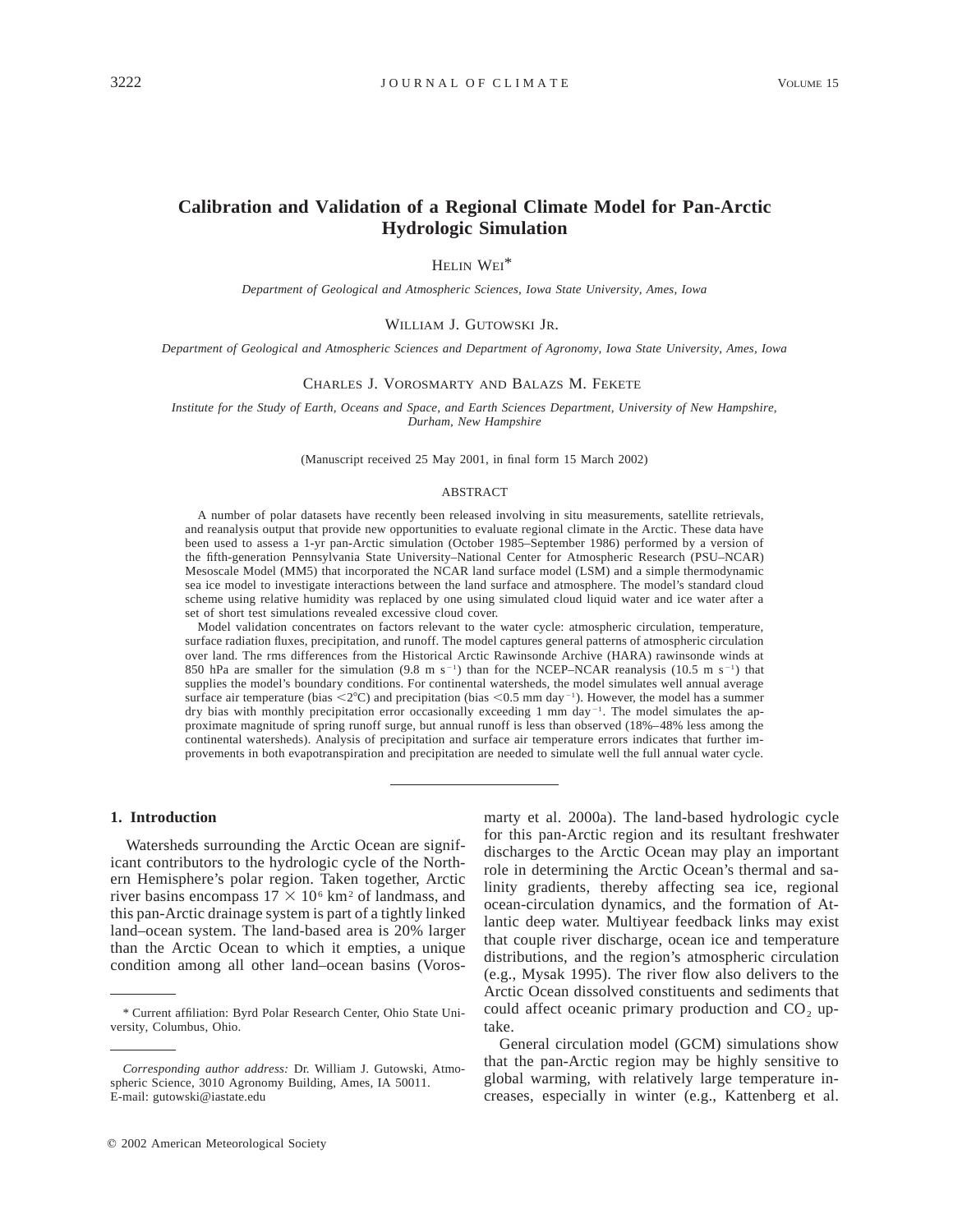1995). The impacts of potential climatic change in this high latitude region are far-reaching and encompass a wide array of earth system processes including the alteration of hydrologically important variables such as sea ice, precipitation, and cloud cover (Mitchell et al. 1990), as well as contributing processes such as permafrost dynamics (e.g., Anisimov and Nelson 1996; Anisimov et al. 1997) and ecosystem productivity (e.g., Oechel et al. 2000).

The complex interactions and feedbacks occurring include many processes that are still poorly understood and thus pose a challenge for numerical models. As a consequence, GCMs have produced large biases relative to available Arctic observations in surface temperature and pressure fields (Walsh and Crane 1992), clouds and radiation (Curry and Ebert 1992), precipitation (Walsh et al. 1998), and boundary layer processes (Battisti et al. 1992). Substantial intermodel discrepancies also exist. Tao et al. (1996) found that zonal and seasonal average surface air temperatures in GCM simulations for the Atmospheric Model Intercomparison Project (AMIP) spread by  $5^{\circ}$ C or more about corresponding observed Arctic temperatures. Zonal average AMIP Arctic output also differed substantially from observations in annual average precipitation and seasonal average sea level pressure and cloudiness (Chen et al. 1995).

Several factors may produce these biases and discrepancies, with many due to characteristic polar conditions such as weak insolation, extreme cold and accompanying low atmospheric moisture content, lowertroposphere inversions, ice clouds and mixed-phase clouds (e.g., Pinto et al. 1999). This combination of conditions indicates that some Arctic-specific physics parameterizations may be required (Pinto et al. 1999). However the pan-Arctic region, particularly the Arctic Ocean, has been relatively poorly observed in the past, which has inhibited understanding polar climate processes and their modeling.

In the past decade, much progress has been made on in situ measurements and data analysis for the pan-Arctic. The Surface Heat Budget of the Arctic (SHEBA) field program, the Atmospheric Radiation Measurement (ARM) program, the First ISCCP Regional Experiment (FIRE) Arctic Clouds Experiment have been conducted simultaneously over the Arctic Ocean (Randall et al. 1998). By assembling existing datasets and using new in situ measurements along with other sources like remote sensing, scientists have produced many long-term datasets of high quality to evaluate Arctic model simulations. These include the Historical Arctic Rawinsonde Archive (HARA; Kahl et al. 1992), Arctic Ocean radiative fluxes estimated from the International Satellite Cloud Climatology Project-C2 (ISCCP-C2) dataset (Rossow et al. 1988, 1996), Arctic 2-m air temperatures from a variety of land and ocean sites (Rigor et al. 2000), 3-hourly and monthly fluxes from the Polar Radiation Flux project (Key et al. 1999), and Television

and Infrared Observation Satellite (TIROS) Operational Vertical Sounder (TOVS) Polar Pathfinder (Path-P) daily Arctic gridded atmospheric parameters (National Snow and Ice Data Center 1999). These datasets provide a variety of useful perspectives for understanding polar climate mechanisms and improving climate model simulations.

Surface processes in the pan-Arctic, particularly hydrological components such as snow and sea ice, have strong interactions with the atmosphere. However, typical vertical and horizontal resolutions of GCMs have been shown to be too coarse to give acceptable descriptions of orography, land–sea contrast, and the cloudy boundary layer, thus undermining accurate simulation of surface–atmosphere interaction. Curry et al. (1996) also have noted that another important contributor to polar region bias in GCMs is that all perform physics computations on equal-angle map projections rather than equal-area maps. Grid boxes thus shrink toward polar latitudes, casting doubt on the validity of subgrid physics parameterizations, which may be very scaledependent. Gridpoint GCMs also apply filters at high latitudes to avoid computational instability (e.g., Arakawa and Lamb 1979). Spectral GCMs must invoke moisture adjustments to eliminate negative moisture in high latitudes that occurs when truncated spectral series attempt to represent moisture fields that decrease rapidly with latitude (e.g., Williamson and Rasch 1994). Both of these nonphysical procedures can have undesirable effects on model results (Curry et al. 1996).

To overcome deficiencies in resolution, many scientists have worked on developing regional climate models (RCM) for Arctic applications (e.g., Walsh et al. 1993; Lynch et al. 1995; Dethloff et al. 1996; Jurrens 1999). These models have been used to study a variety of relevant processes such as the influence of ocean circulation (Bailey et al. 1997), specification of tundra vegetation characteristics (Lynch et al. 1999), permafrost simulation (Christensen and Kuhry 2000), carbon cycle modeling (Wu and Lynch 2000), and atmospheric boundary layer parameterization (Dethloff et al. 2001). Typically, evaluations of simulations by these models have used comparisons with gridded analyses, which are themselves partially products of forecast models, or observations from a limited number of sites.

In this study, we use the fifth-generation Pennsylvania State University–National Center for Atmospheric Research (PSU–NCAR) Mesoscale Model (MM5; Grell et al. 1994) to perform simulations up to 1-yr long that use the U.S. National Centers for Environmental Prediction (NCEP)–NCAR reanalysis (Kalnay et al. 1996) for initial and lateral boundary conditions. We use the observations-based datasets listed earlier and others to evaluate this model's behavior from a variety of perspectives. Using all of this rich resource of pan-Arctic data is important for it limits ad hoc calibrations one might perform simply to match one or two fields.

Random error influences the model's simulation ac-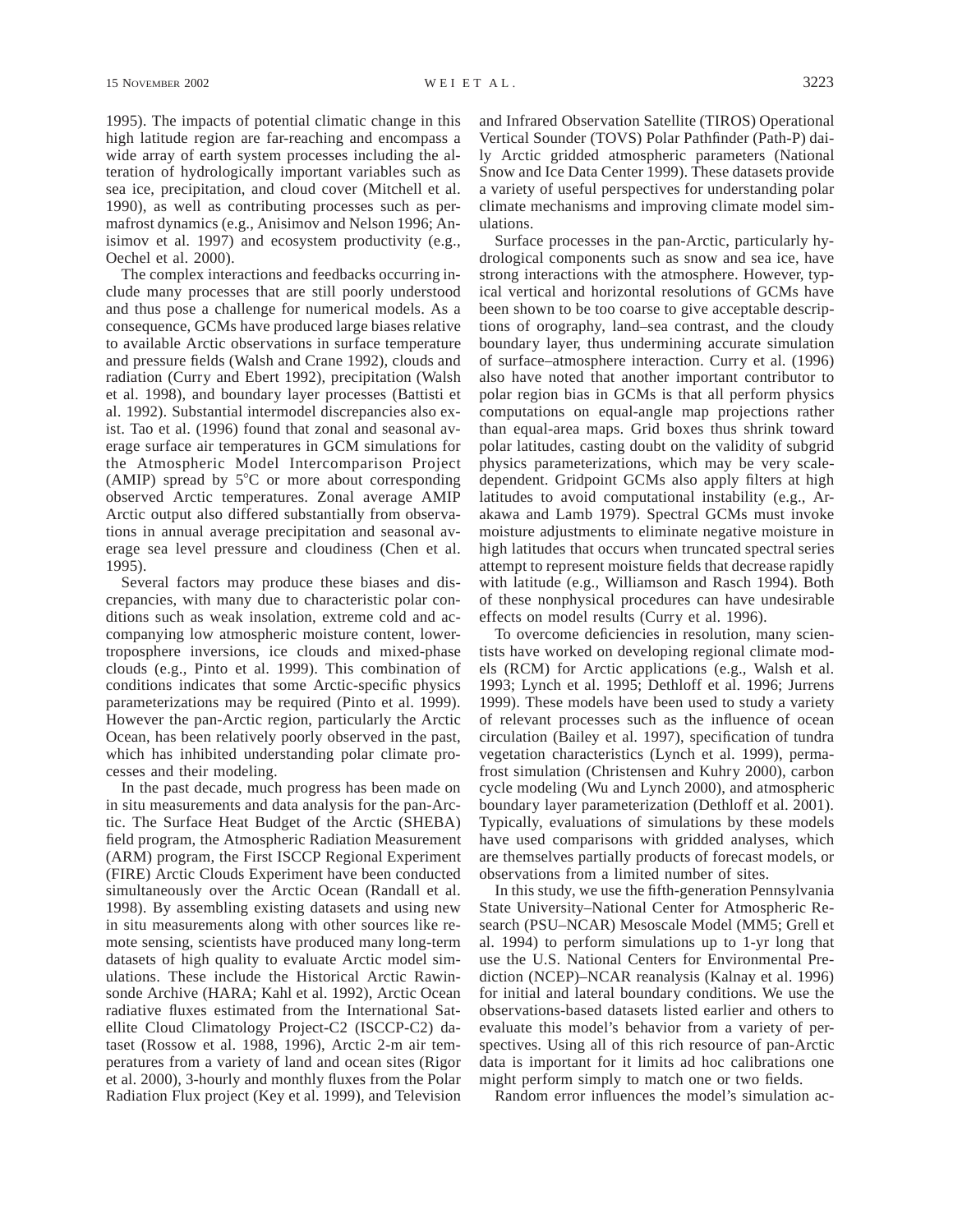| Dataset                | Reference               | Source                                            |  |  |
|------------------------|-------------------------|---------------------------------------------------|--|--|
| <b>TOVS</b> Pathfinder | Schweiger et al. (1999) | http://nsidc.org/NSIDC/CATALOG/                   |  |  |
| 2-m air temperature    | Rigor et al. $(2000)$   | http://psc.apl.washington.edu/POLES/satindex.html |  |  |
| Polar radiation flux   | Key et al. (1999)       | http://stratus.ssec.wisc.edu                      |  |  |
| HARA                   | Kahl et al. (1992)      | http://nsidc.org/NSIDC/CATALOG/                   |  |  |
| <b>CMAP</b>            | Xie and Arkin (1997)    | ftp://ftp.ncep.noaa.gov:pub/precip/cmap/monthly   |  |  |
| Composite runoff       | Fekete et al. (1999)    | http://www.grdc.sr.unh.edu/                       |  |  |
| NCEP-NCAR reanalysis   | Kalnay et al. (1996)    | http://dss.ucar.edu/                              |  |  |

TABLE 1. Datasets summary.

curacy, but spatial averaging can reduce the magnitude of random error, implying that larger regions may be simulated more accurately than smaller ones. We quantify the scale-dependence of error for some of the surface fields that affect hydrologic cycle simulation, thereby inferring sizes of river basins for which the model gives acceptable simulation.

The paper is organized as follows. In section 2, we describe the datasets used to evaluate our simulations. In section 3, we describe the model and simulation design. In section 4, we illustrate the model's sensitivity to cloud cover simulation and present cloud-scheme tests used to calibrate the model. Section 5 shows the calibrated model's behavior versus observations, with an assessment of the scale-dependence of model errors. In section 6, we present our main conclusions.

#### **2. Observational data**

As discussed above, several high-quality observational datasets exist for pan-Arctic fields. The datasets described below give us a fairly broad depiction of the model's capabilities and also collectively suggest avenues for model improvement. Datasets used here are summarized in Table 1.

## *a. TOVS Pathfinder daily Arctic gridded atmospheric parameters*

The TIROS-N Operational Vertical Sounder Polar Pathfinder (Path-P) dataset contains gridded, daily Arctic atmospheric data based on satellite retrievals. The TOVS Path-P dataset covers areas poleward of 60°N for July 1979–December 1988 at 100-km resolution. TOVS Path-P retrievals used a physical–statistical retrieval method by Chedin et al. (1985), updated by Francis (1994) for application in snow- and ice-covered areas. Schweiger et al. (1999) validated retrievals through comparisons with surface observations from polar-drifting meteorological stations. TOVS Path-P variables include several fields from which we use precipitable water and boundary layer stratification.

#### *b. Arctic 2-m air temperatures*

This dataset is derived from a new, gridded, 6-hourly, 2-m air temperature dataset for Arctic land and ocean

prepared by the Polar Exchange at the Sea Surface (POLES) project (Rigor et al. 2000). Gridded air temperatures are computed using optimal interpolation of observations from drifting buoys, manned Soviet North Pole drifting ice stations, coastal land weather stations, ship reports, and more than 1600 meteorological land stations in the Arctic for the period 1979–97. Errors in this data are approximately  $0.1^{\circ}$ C for coastal stations and  $2.0^{\circ}$ C for the drifting buoys. The resulting gridded fields of 2-m air temperatures show a positive bias of  $0.3^{\circ}-1.3^{\circ}$ C compared to data from Soviet drifting stations (Overland et al. 1997).

#### *c. Polar radiation flux*

The Polar Radiation Flux Project (Key et al. 1999) provides 3-hourly flux coverage for Arctic and Antarctic regions above 57.5° latitude, for several years (currently, 1985–93). Flux generation uses 3-hourly cloud, atmosphere, and surface data in the ISCCP D1 dataset (Rossow et al. 1988, 1996), supplemented by more accurate atmospheric temperature and water vapor profiles from the TOVS Pathfinder Path-P dataset, when available. The fluxes are generated using a neural net trained on a small subset of the available ISCCP data for which the dataset developers also computed fluxes using a detailed radiative transfer model. For the period of our simulation, the dataset may contain sampling bias as only one polar satellite was available. This dataset includes 11 types of fluxes at the surface and top of the atmosphere. We report here comparisons of model output with surface shortwave downwelling flux and net surface total radiative flux using monthly datasets derived from 3-hourly data (Table 1).

#### *d. Historical Arctic Rawinsonde Archive*

The Historical Arctic Rawinsonde Archive (Kahl et al. 1992) contains millions of rawinsonde ascents from all Arctic land stations poleward of  $65^\circ$ N, from their respective beginnings of record (late 1940s to late 1950s) through mid-1996. Each sounding typically gives 20–40 levels of temperature, pressure, humidity, and wind observations. For most of the period, there are roughly 80 stations with relatively uniform coverage over the Arctic landmass except for a gap in the Greenland interior.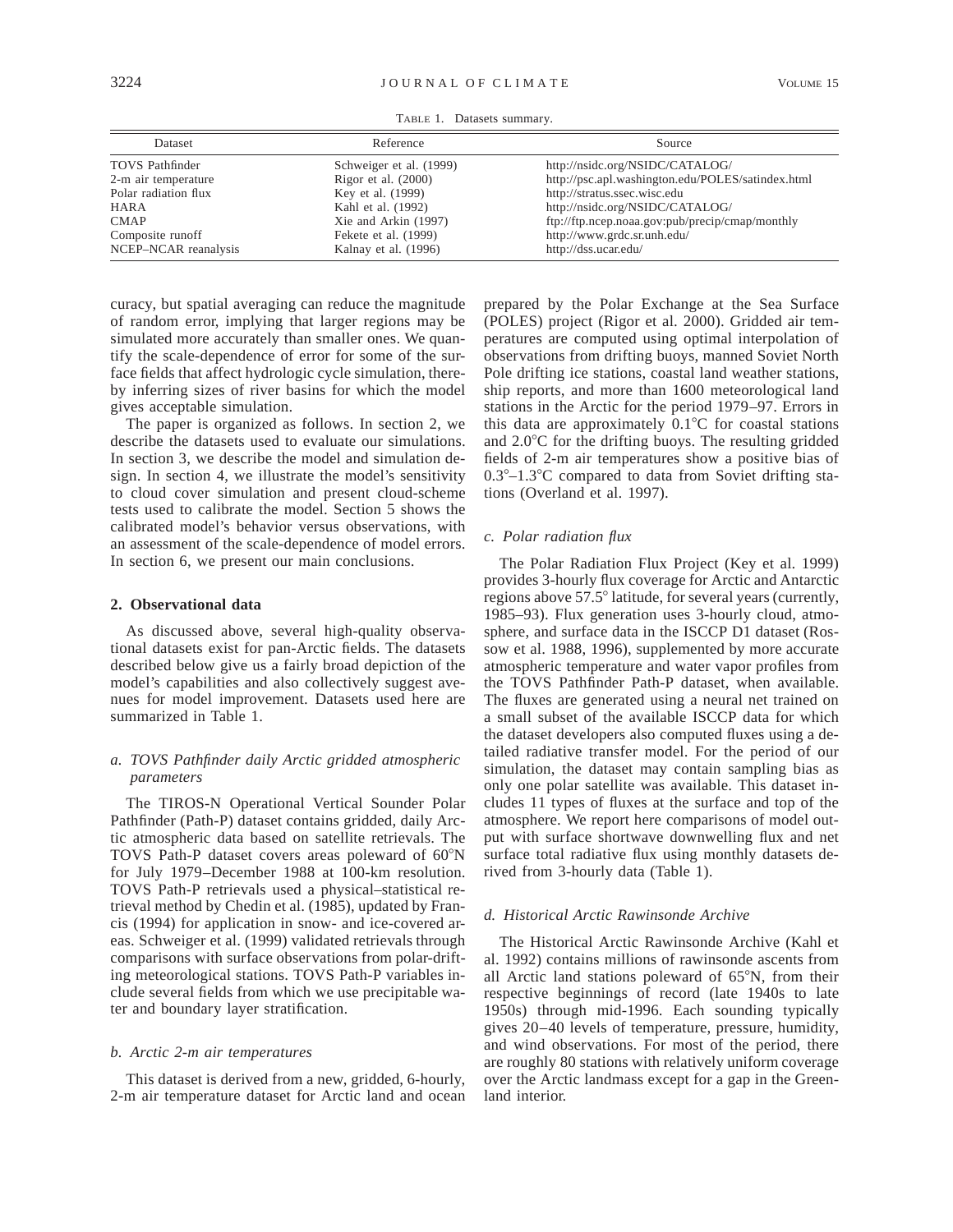This global, monthly, gridded precipitation dataset (Xie and Arkin 1997) is constructed on a  $2.5^{\circ}$  latitude– longitude grid for the period 1979–95 by merging gauge observations, estimates from a variety of satellite observations, and, in one version, the NCEP–NCAR reanalysis. The merged dataset has better quality than its individual sources. We use a version that excludes the reanalysis precipitation, thus avoiding errors of the reanalysis forecast model such as ''spectral snow'' (Ebisuzaki et al. 1997). The CMAP dataset also gives an estimate of error. For the land portion of our domain during our simulation period, most points have an estimated error less than 45%, but over one-third have error greater than this, and the average error among all land points used here is roughly 40%.

## *f. University of New Hampshire–Global Runoff Data Centre (UNH–GRDC) Composite Runoff Fields V1.0*

The University of New Hampshire and the Global Runoff Data Centre have produced a dataset that combines observed river discharges with output from a climate-driven water balance model to develop composite runoff fields that are consistent with the observed discharges (Fekete et al. 1999). Such combined runoff fields preserve the accuracy of the discharge measurements as well as the spatial and temporal distribution of simulated runoff, thereby providing a self-consistent estimate of terrestrial runoff over large domains. The method relies on discharge-gauging station records from the WMO Global Runoff Data Centre (Koblenz, Germany) and simulated runoff, with both datasets geographically referenced to a simulated river network at 30' (lat  $\times$  lon) resolution (Vorosmarty et al. 2000a,b). The resulting gridded runoff fields capture the inherent spatial variability of runoff, but at the same time are mass conserving.

### *g. NCEP–NCAR reanalysis*

The NCEP–NCAR reanalysis (hereafter NNR) combines observations and 6-h forecasts to produce a gridded dataset of several atmospheric values (Kalnay et al. 1996). This dataset was used to produce initial and lateral boundary conditions for the simulations. We also use it here as part of our evaluation of the MM5 circulation fields, but only in the model domain inside the zone where the model ingests lateral boundary conditions. In the Arctic, the analysis has a limited database of observational data, especially away from the surface. Thus, while the reanalysis is constrained by observations, its output in the Arctic will be influenced by the climatology of its forecast model, which may depart from the actual Arctic climate. Developers of the NNR rate its water vapor fields as less accurate than wind and temperature fields (Kalnay et al. 1996). We thus compare our model's output primarily with the NNR circulation fields.

#### **3. Model and experimental design**

The MM5 model (Grell et al. 1994) has a terrainfollowing vertical coordinate,  $\sigma = (p - p_{top})/(p_s - p_{top})$ , where  $p$  is pressure,  $p_{top}$  is the specified model top pressure, and  $p<sub>s</sub>$  is the prognostic surface pressure. In our simulations, it uses 23  $\sigma$  levels with the model top at 100 hPa. In order to resolve the planetary boundary layer and lower troposphere reasonably well, nine levels are assigned in the range  $\sigma = [0.7, 1.0]$ . The model physics include the Grell cumulus convective scheme (Grell et al. 1991; Grell 1993), a revised version of Blackadar's planetary boundary layer model (Zhang and Anthes 1982), and an explicit treatment of cloud water, rainwater, snow, and ice (Dudhia 1989) for resolved precipitation physics.

We use the NCAR Community Climate Model 2 (CCM2) radiative transfer package to describe radiative effects of ozone, water vapor, carbon dioxide, oxygen, and clouds (Briegleb 1992). The package uses relative humidity to diagnose cloud fraction for the radiation calculation. However, we show later that this scheme produces too much cloud, and we have adopted instead a cloud fraction scheme based on the cloud liquid and ice water produced by the model's explicit moisture scheme.

We incorporated Bonan's (1996) land surface model (LSM) version 1.0 to simulate relevant land processes. LSM is a one-dimensional model of energy, momentum, water, and carbon dioxide exchange between the atmosphere and land. It includes ecological differences between vegetation types and hydraulic and thermal differences between soil types. Vegetation effects are included through 12 specified plant types that differ in leaf and stem areas, root profile, height, leaf dimension, optical properties, stomatal physiology, roughness length, displacement height, and biomass. These plant types are combined to form 28 different vegetated surfaces, and multiple surface types can exist within a grid cell. LSM includes soil effects by allowing thermal, hydraulic, and radiative properties that vary with soil texture. Land surface properties in these simulations are translated from MM5's standard global datasets of surface properties. An initial run with the calibrated model using the standard LSM produced very little runoff, even during spring snowmelt, because the model did not change maximum allowable infiltration when soil froze, so all melt water tended to seep into the frozen soil. We modified LSM to prohibit infiltration when temperature anywhere in the upper 30 cm of a grid box's soil column was below freezing.

The model uses a simple thermodynamic sea ice model similar to the HIRHAM model (Rinke et al. 1999;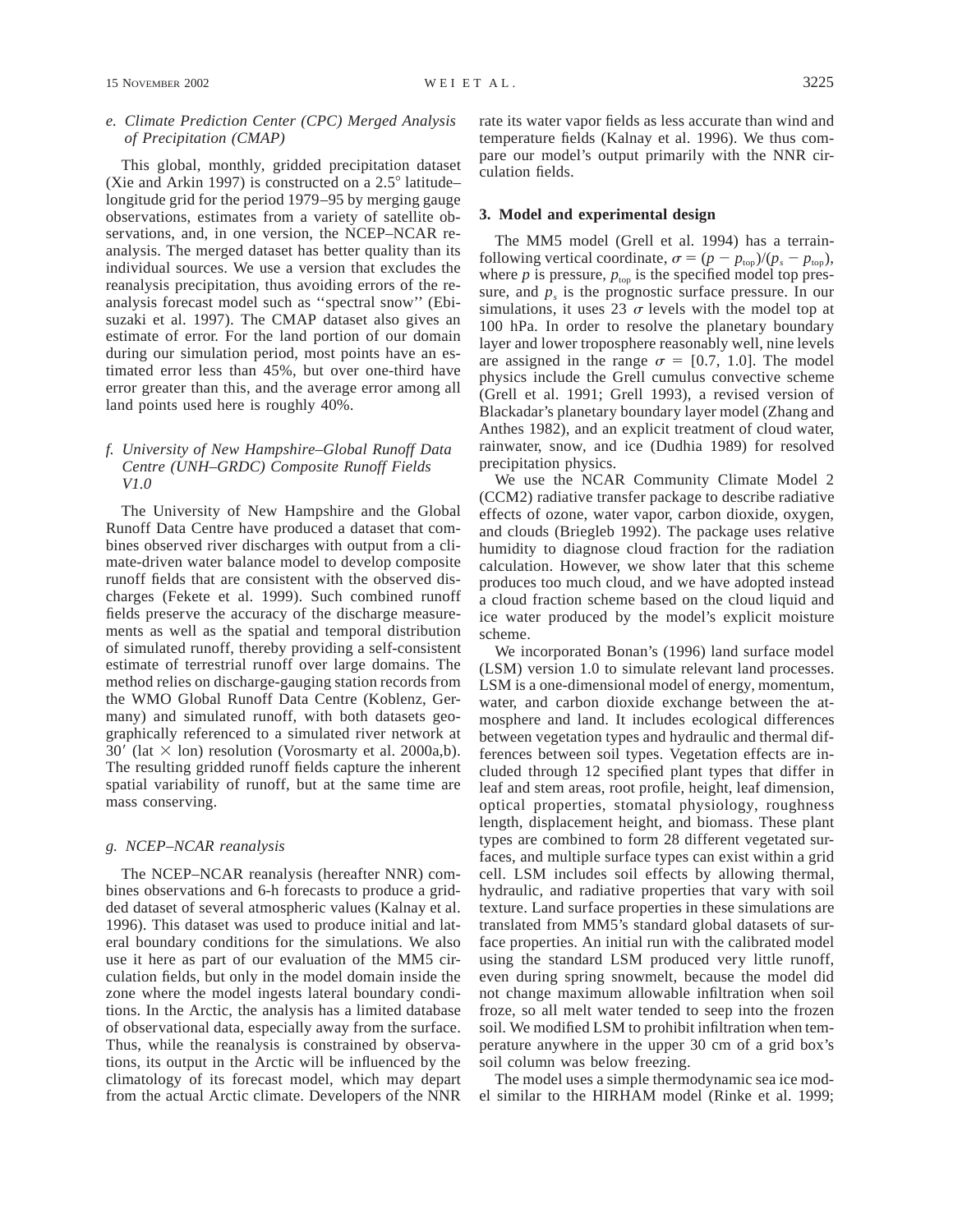Dethloff et al. 2001) to calculate the sea ice skin temperature. The skin temperature  $T_{\text{skin}}$  is predicted using the surface energy equation,

$$
C_s \frac{\partial T_{\text{skin}}}{\partial t} = R_n - H_s - H_l + Q_f,
$$

where  $C_e$  is the thermal heat capacity of the ice slab per unit area,  $R_n$  is the net radiation,  $H_s$  is the sensible heat flux,  $H_i$  is latent heat flux, and  $Q_f$  is a constant oceanic heat flux (=2 W m<sup>-2</sup>). When present in a grid box, ice cover is assumed to be 100%, with a constant thickness of 2 m. The ocean temperature below sea ice is specified to 271.2 K.

The model domain is a polar stereographic projection of a  $51 \times 91$  array of grid points with 120-km grid spacing, centered over the Arctic Ocean and oriented to cover the North American and Eurasian landmasses of the pan-Arctic (Fig. 1). For this domain, the model's lateral buffer zone that introduces large-scale forcing into the interior is located in areas where there are relatively high-quality observational data ingested into the reanalysis. Thus, we avoid placing a boundary across the Arctic Ocean, where there are fewer high-quality observations of the atmosphere. We performed some 1 month tests with 60-km horizontal resolution and found little difference in circulation, precipitation, and temperature fields for seasonal averages on continental watershed scales. Differences do exist on smaller spatial scales that are generally small departures from the 120 km grid's climatology, though these differences could be significant for much smaller watersheds than the continental-scale focus here (Fig. 1).

Four subregions have been selected for regional analysis: the Asian Arctic Watershed (AAW), the North American Arctic Watershed (NAAW), the European Arctic Watershed (EAA), and the Central Arctic Ocean (CAO). Major basins in the AAW include the Ob, Lena, Yenesei, and Kolyma basins, which collectively cover 67% of the AAW. Major basins in the NAAW include the MacKenzie, Nelson, Churchill, and Baker basins, which collectively cover almost half of the NAW. Spatial average values for the three Arctic watersheds include only land points outside the 10-gridpoint buffer zone where the model ingested lateral boundary conditions. When comparing model output with observations averaged over these watersheds, we first interpolate observational data to the model grid, using bilinear interpolation, and then average.

Initial and lateral boundary conditions, including sea surface temperature (SST) and sea ice distribution, were interpolated from the NNR. The reanalysis used a global spectral model with T62 ( $\sim$ 1.9°) horizontal resolution and 28 vertical levels. The reanalysis vertical structure thus differs from our model's structure and extends farther from the surface. The NNR obtained its sea ice for our simulation period from satellite microwave retrievals processed by the European Centre for Medium-



FIG. 1. Model domain and subregions for analysis [vertical hatching: Asian Arctic Watershed (AAW); horizontal hatching: North American Arctic Watershed (NAAW); slanted hatching: European Arctic Watershed (EAW); north of 70°N: Central Arctic Ocean (CAO)]. Solid symbols mark locations of HARA soundings used for comparison with model output. Two areas for the analysis of scaledependent errors are outlined by the frames with grid lines.

Range Weather Forecasts (ECMWF). Atmospheric boundary conditions, SST, and sea ice distribution were updated every 12 h.

Our primary target was a 1-yr simulation from 0000 UTC 1 October 1985 to 0000 UTC 1 October 1986. As discussed in greater detail later, this was a year when observed discharge from the major pan-Arctic rivers was about the same as long-term climatology. Prior to our October 1985 start, we ran a 2-month simulation repeating September 1985 to account for model spinup of soil moisture and temperature and to obtain more accurate initial fields for the land surface model. Analysis of the September 1985 simulations indicated that no substantial additional spinup would occur were we to continue repeating this month. Spinup and simulation through the end of December used the original LSM. The modified LSM was used from January onward to encompass the period of strong spring snowmelt.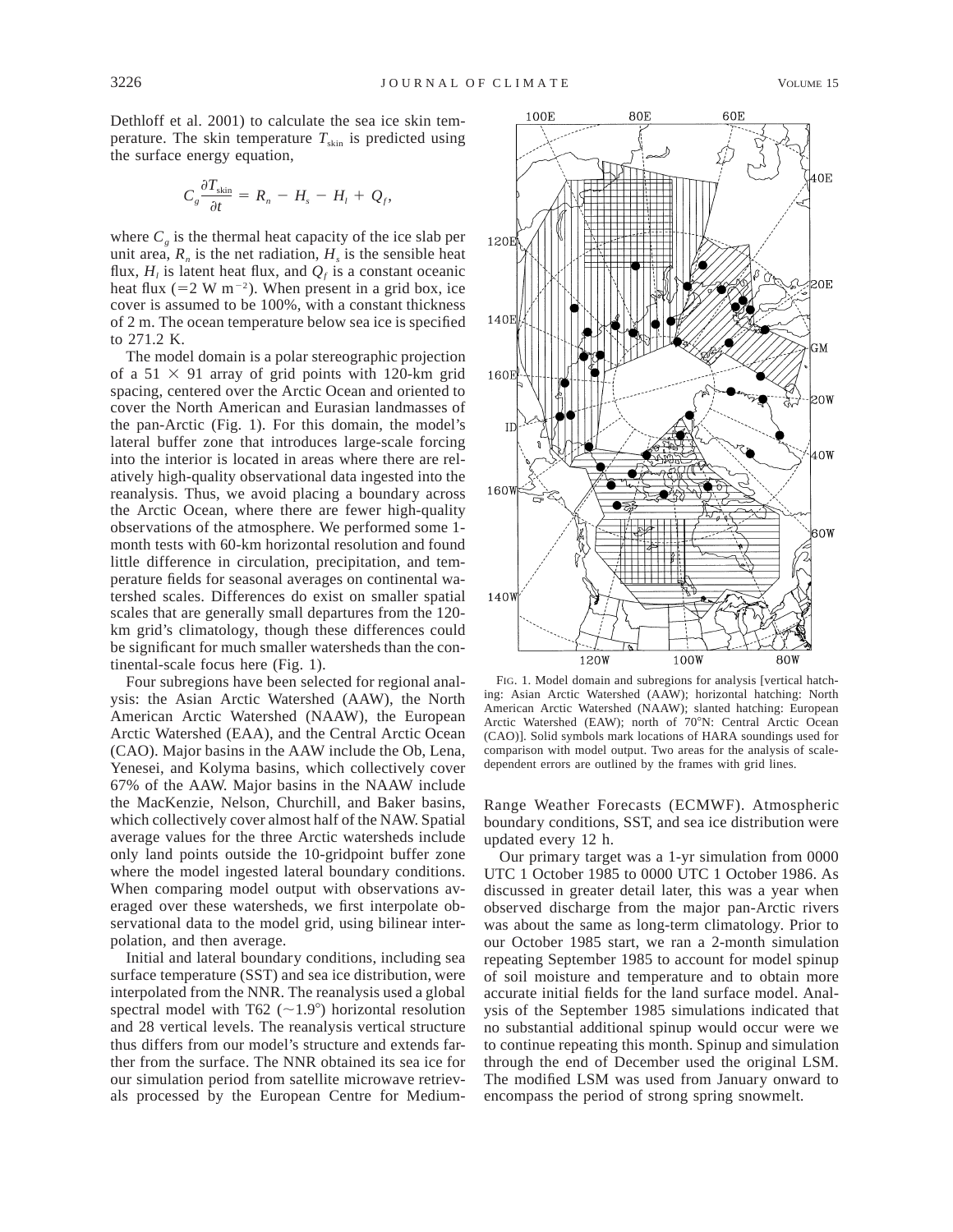TABLE 2. Cloud schemes tested.

| Scheme | Algorithm                                                                                                         |  |  |
|--------|-------------------------------------------------------------------------------------------------------------------|--|--|
|        | RH threshold $= 75\%$ (standard MM5)                                                                              |  |  |
|        | RH threshold $= 90\%$                                                                                             |  |  |
|        | If $C_L > 0.01$ kg m <sup>-3</sup> or $C_I > 0.005$ kg m <sup>-3</sup> , then the layer's cloud fraction is 0.75. |  |  |
|        | If $C_t > 0.01$ kg m <sup>-3</sup> or $C_t > 0.005$ kg m <sup>-3</sup> , then the layer's cloud fraction is 0.90. |  |  |

#### **4. Cloud calibration**

When applying the model to the Arctic, we found that simulated results, especially for precipitation, were quite sensitive to simulated cloud cover. Antarctic simulations using MM5 (Hines et al. 1995, 1997a,b) suggest that the standard version of MM5 poorly represents cloud cover and radiative fields over extensive ice sheets, particularly during winter months. In this study, we have tested several different cloud fraction schemes, and chosen the best one for the 1-yr simulation. We performed several simulations for the months October 1985 and July 1986 in which we focused on sensitivity of precipitation to the cloud scheme. The standard cloud diagnosis in MM5's CCM2 radiation package computes cloud cover fraction as a function of relative humidity above 75% (Table 2). However, this scheme produced excessive cloud cover compared to climatology (Serreze et al. 1997; not shown) and too little precipitation (Fig. 2). Raising the threshold to 98% gave little improvement. Cloud cover was greatest in the atmospheric boundary layer.

Guided by previous studies (e.g., Lynch et al. 1995), we used the model-generated cloud liquid water  $(C_L)$ and cloud ice water  $(C<sub>I</sub>)$  to determine cloud fraction. The magnitude of simulated  $C<sub>I</sub>$  in the Arctic is of the same order as  $C_L$ , so using both was considered necessary. In this approach, the model assigns a prespecified cloud fraction to any model layer in which  $C_L$  or  $C<sub>I</sub>$  exceeds thresholds assigned to each form of con-



FIG. 2. Total precipitation for Jul 1986 from observations and simulations using four different cloud schemes.

densed water. We narrowed possible thresholds to two alternatives by examining vertical profiles of  $C_L$  and  $C_I$ for four Arctic locations from a preliminary simulation that used the standard, relative humidity cloud diagnosis. We computed monthly average total cloud cover for different choices of  $C_L$  and  $C_I$  thresholds and specified cloud fraction. These were compared visually with monthly climatological cloud cover (Serreze et al. 1997) for the same locations to arrive at the two alternatives listed in Table 2 as schemes 3 and 4.

Cloud diagnosis schemes 3 and 4 both gave better simulated precipitation than the relative humidity schemes (e.g., Fig. 2). Differences between schemes were greater in July (Table 3) than October (not shown). Further simulations used scheme 4, as it gave an annual cycle of total cloud cover across the pan-Arctic that was more consistent with the observational climatology. The biggest change from reducing cloud cover compared to the original scheme was a two- to three-fold increase in surface solar radiation (Table 3), which warmed the surface and boundary layer by  $0.5^{\circ}$ -2.5 $^{\circ}$ C. Net longwave radiation concurrently became more strongly upward, with about two-thirds of the change due to reduced downward longwave radiation from less cloud cover. More important were the increases in surface sensible and latent heat fluxes that not only warmed and moistened the boundary layer but also promoted substantial increases in convective precipitation, especially in the two largest continental watersheds. For each of the watersheds, increased surface evaporation was more than 70% of the magnitude of increased total precipitation, suggesting that increased precipitation resulted primarily from local water sources. Despite the greater precipitation, however, atmospheric profiles of relative humidity (not shown) had only slight reductions. The primary effects of avoiding excessive cloud cover were

TABLE 3. Cloud scheme  $4 -$  cloud scheme 1 differences in surface fields for July 1986 simulations. Energy fluxes are given in W m<sup>-2</sup>; precipitation is given in mm month<sup> $-1$ </sup>.

|                                     | Continental analysis region |             |         |
|-------------------------------------|-----------------------------|-------------|---------|
| Surface field                       | AAW                         | <b>NAAW</b> | EAW     |
| Absorbed shortwave radiation        | 149.9                       | 141.4       | 131.8   |
| Net longwave radiation into surface | $-3.5$                      | $-29.7$     | $-28.6$ |
| Upward sensible heat flux           | 20.6                        | 22.3        | 18.6    |
| Upward latent heat flux             | 22.7                        | 15.8        | 11.6    |
| Nonconvective precipitation         | 5.44                        | 6.18        | 9.30    |
| Convective precipition              | 20.25                       | 12.01       | 6.88    |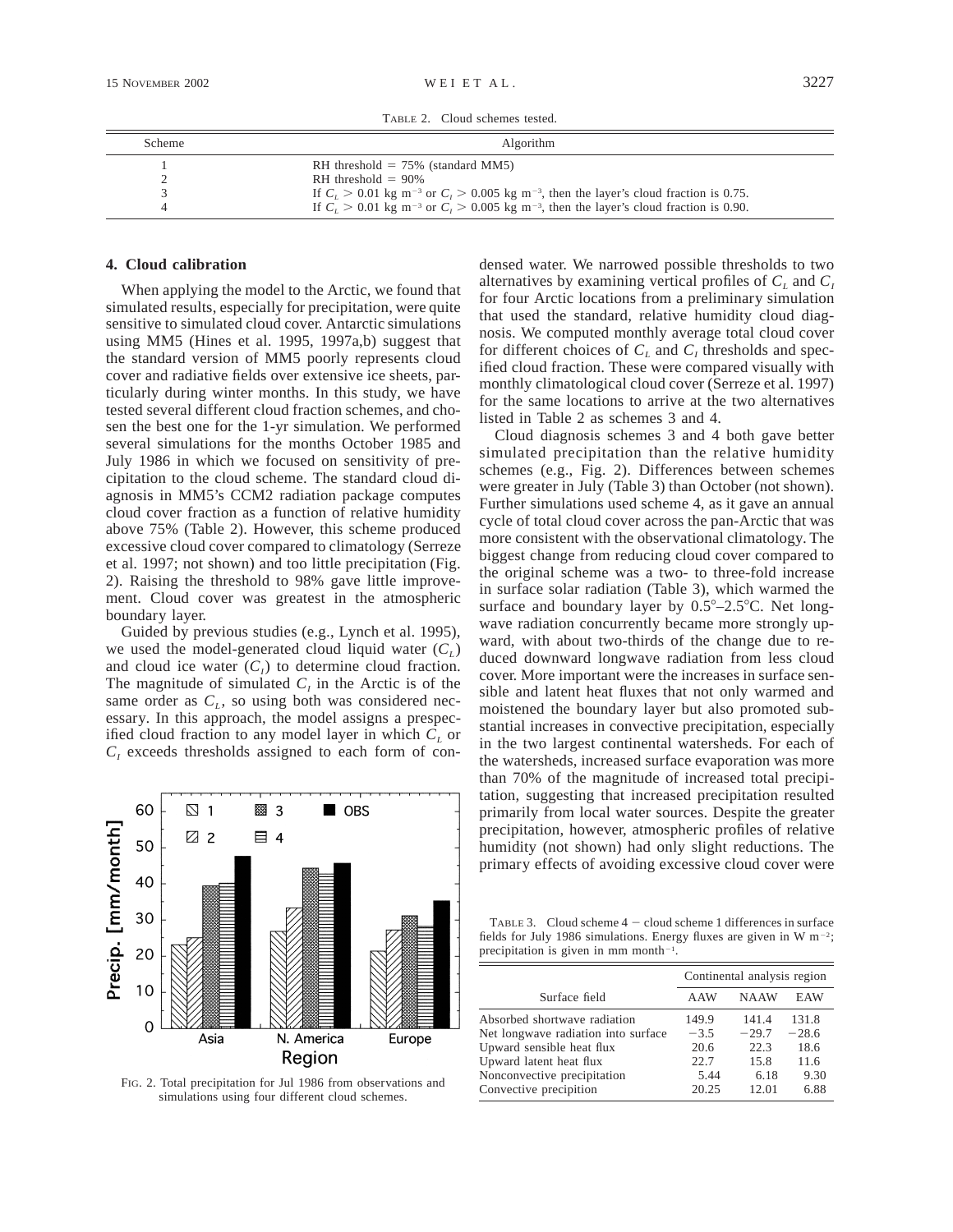

FIG. 3. Monthly average surface net radiation (solid) and shortwave downwelling flux (dashed) for each of the continental watersheds. Dots mark observations from the Polar Radiation Flux dataset; simulated output curves have no dots.

to increase energy transmission to the surface and strengthen the water cycle.

The primary reason for diagnosing cloud cover in the model is for its modulation of radiation. Figure 3 shows the monthly mean annual cycle of downwelling shortwave radiation and net total radiation at the surface from the model and the Polar Radiation Flux (PRF) dataset. Figure 3 and Table 3 confirm that the change in the cloud cover scheme improved surface insolation. However, insolation differences up to 35 W  $m^{-2}$  occur in summer for the two largest watersheds, suggesting further problems with cloud parameterization. The net cooling bias in winter months may be due in part to a cooling bias at high latitudes in the CCM2 radiation's computation of clear-sky downwelling longwave flux at the surface (Pinto and Curry 1997; Pinto et al. 1999). However, errors in simulating clouds can cause com-



FIG. 4. Root-mean-square difference in 500-hPa geopotential height between simulation and NCEP–NCAR reanalysis, as a function of latitude for 4 months of the simulation period. Curves are monthly averages of daily rmsd.

parable or larger bias (Pinto et al. 1999) and can potentially reverse the sign of bias (Zhou and Cess 2000). In general, biases in Fig. 3 are similar in magnitude to radiation biases reported for other Arctic regional model simulations (Lynch et al. 1999; Rinke et al. 2000; Wu and Lynch 2000). However, there are differences among these runs in radiation datasets used for comparison, size of areas compared, and periods simulated that prevent more specific comparison.

## **5. Calibrated model simulation**

In this section, we compare output from the full 1 yr simulation (October 1985–September 1986) with data from the observational archives described in section 2. We first analyze circulation and temperature fields, which provides the foundation for our ultimate goal analyzing how well the model simulates water budgets in the pan-Arctic. We give special attention to the scaledependence of its accuracy, since we would like to know the smallest drainage areas for which the present model can simulate the water cycle reasonably accurately.

#### *a. Circulation*

As the simulation progresses during its first month, it steadily evolves away from the NCEP–NCAR reanalysis. For example, the daily, domain-averaged rootmean-square difference (rmsd) in 500-hPa geopotential height between the simulation and the concurrent reanalysis increases over a 2-week period from zero (initial condition) to over 100 m (not shown). Most of the difference occurs within the circumpolar vortex (Fig. 4), where the influence of lateral boundary conditions on the model atmosphere is relatively weak. The differences over the first 2 weeks thus evolve in much the same way as error growth in numerical weather prediction. After 2 weeks, the 500-hPa geopotential height's rmsd meanders about 100 m, showing no further growth.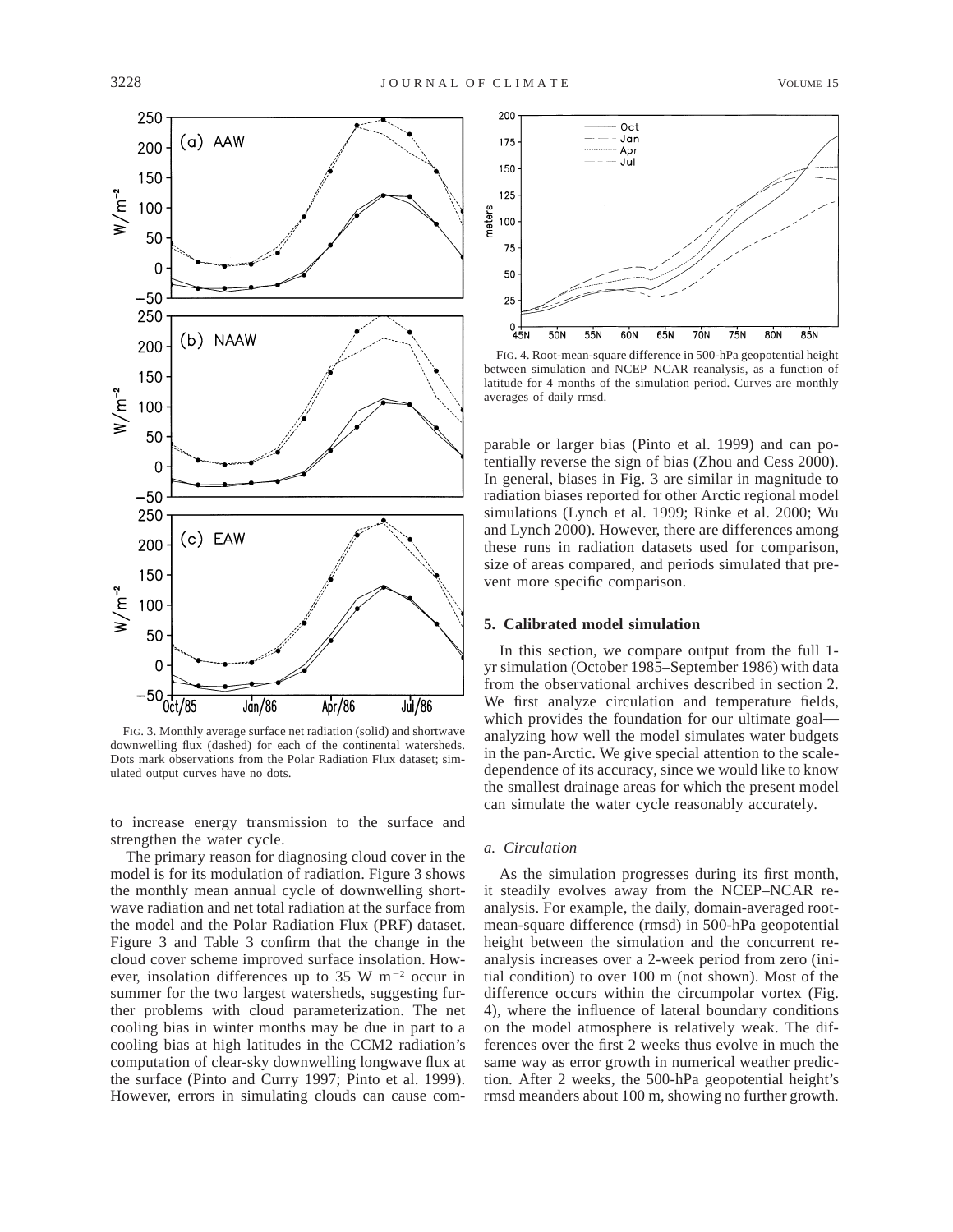

FIG. 5. Monthly average wind vectors at 850 hPa for (top row) DJF and (bottom row) MAM in (left) the reanalysis and (right) the simulation. Reference vector between lower panels is  $15 \text{ m s}^{-1}$ .

Differences between the simulation and the NNR remain fairly steady throughout the simulation (Fig. 4), indicating no drift in the model. The steadily increasing rmsd toward the North Pole is, in part, a consequence of a systematic difference, with the NNR having lower height values at high latitudes.

The systematic model–NNR difference in 500-hPa geopotential heights implies that height gradients from the simulation domain's boundary to its center will be weaker, because the model's 500-hPa heights are forced to remain close to the NNR heights at the lateral boundaries. Consequently, model circulation should tend to be weaker in the interior, as the flow is expected to be quasigeostrophic. Figure 5 shows horizontal winds at 850 hPa and is representative of differences and similarities between the simulated and NNR circulation patterns at all levels of the atmosphere. Also, the NNR circulation patterns are similar to 850-hPa wind fields in corresponding analyses of the ECMWF (not shown), so model–NNR differences do not appear attributable to uncertainty in analysis schemes. Our primary interest is in the circulation over the land watersheds. In the December–January–February (DJF) average, the model and NNR both show a ridge–trough system over North America, northeastward flow over eastern Europe, a ridge in central Siberia, and a trough over western Siberia, although the model's Siberian ridge is more elongated and its Siberian trough not as wide as the NNR counterpart. In the March–April–May (MAM) average, the model and NNR again both show a ridge–trough system over North America and generally eastward flow across southern Siberia. However, the model does not produce the NNR's ridge–trough pattern over northern Europe and Siberia. Also, like other simulations that cover the entire Arctic Ocean (e.g., Rinke et al. 2000; Dethloff et al. 2001), the model has difficulty reproducing the strength and direction of the driving analysis' winds over the ocean. At least some of this difference may be due to sensitivity to the parameterization of the stable planetary boundary layer (Dethloff et al. 2001) as well as our simple ice model with no leads (Rinke et al. 1999). Overall, consistent with the systematic difference in 500-hPa fields, the simulated 850-hPa winds tend to be weaker than NNR winds.

As noted earlier, NNR circulation in the Arctic could be influenced by the climatology of its underlying forecast model and potentially depart from actual circulation. The HARA rawinsondes allow us to bypass influences of the NNR forecast model and perform direct comparison of the simulation with observations, though only at rawinsonde sites. We compared NNR, MM5, and HARA winds for 4 months in our simulation period: October 1985 and January, April, July 1986. We required the HARA stations used to report for at least 90% of the synoptic periods (0000 and 1200 UTC) in each month, on the assumption that such stations would give more reliable observations. Nearly complete time series also meant that these stations should have a persistent influence on the NNR data assimilation. On this basis, 34 to 39 stations emerged for use in each month, with 55 stations (Fig. 1) contributing in at least one month.

Gridded winds from the model and the NNR were interpolated to the candidate HARA sites (Fig. 1) using a Cressman scheme (Cressman 1959) with a 240-km search radius. For both MM5 and NNR output in each month, we then computed the rmsd relative to HARA soundings for eastward  $(u)$  and northward  $(v)$  wind components. Figure 6 shows scatterplots of NNR rmsd versus MM5 rmsd. The two tend to be proportional to each other, with MM5's overall rmsd  $(9.8 \text{ m s}^{-1})$  slightly smaller than the NNR's (10.5 m  $s^{-1}$ ). However, the difference is persistent, with MM5 rmsd smaller in over 70% of the cases. The net rmsd is also smaller in MM5 output for each component in each month except for January's v-component. MM5 rmsd is smaller than NNR rmsd most frequently in April and July (85% of the comparisons) and least frequently in January (54%). The model circulation thus matches these observations more closely than the NNR even though the NNR data assimilation cycle ingests observations every 6 h. The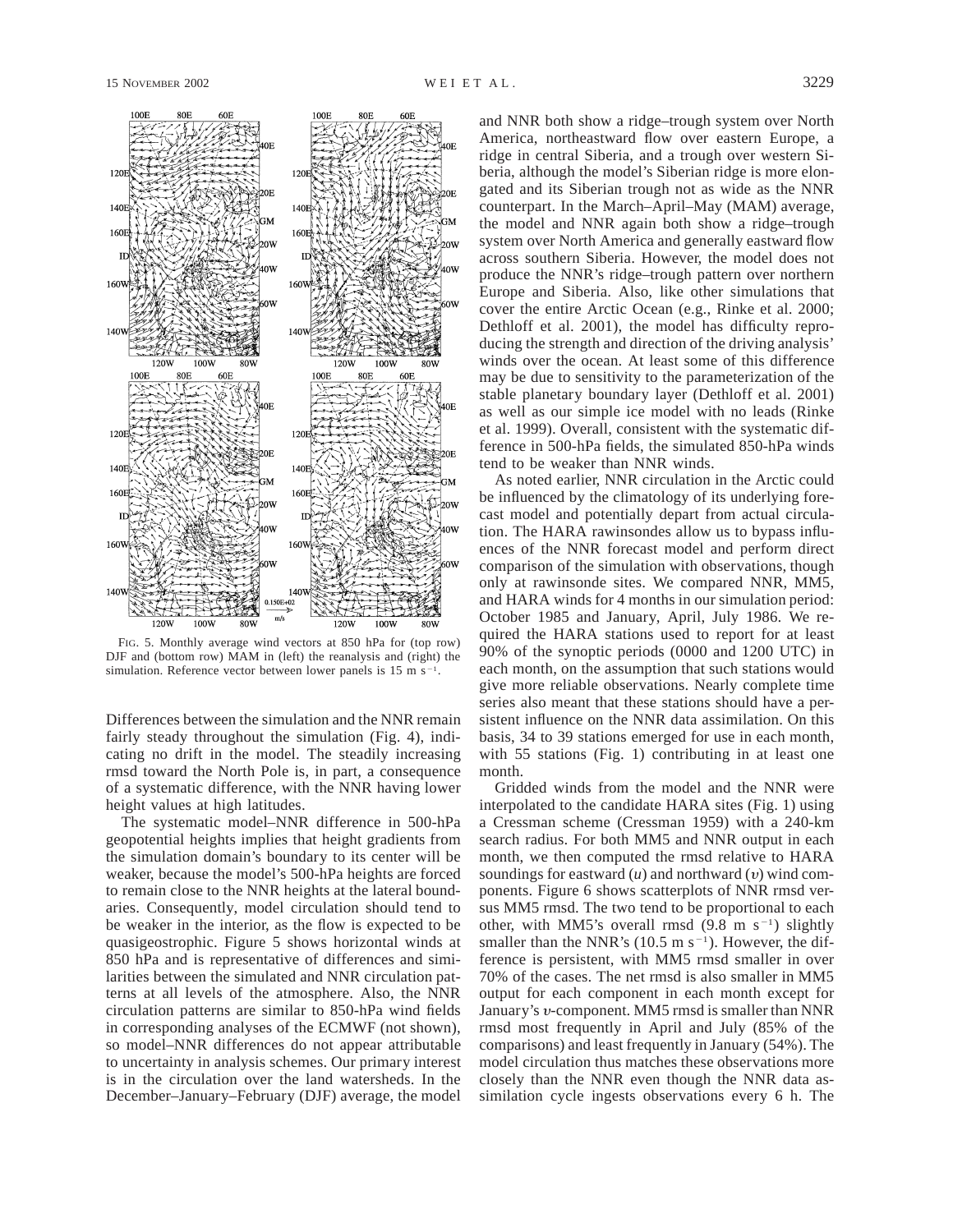

FIG. 6. Root-mean-square difference vs HARA of daily 850-hPa (top) *u*- and (bottom) <sup>y</sup>-components from the MM5 simulation and the NCEP–NCAR reanalysis.

comparison suggests that the model circulation may be better than the NNR's. Also, because the NNR winds tend to be stronger than the model's, the comparison suggests further that the model's weaker height depression in the central Arctic may be more realistic than the NNR's.

#### *b. Temperature*

Simulated 2-m air temperature shows absolute differences with the POLES dataset of less than  $5^{\circ}$ C for each month in each watershed except EAW in January and February (Fig. 7). These differences are larger than



averaged over each of the continental analysis regions.

the estimated error of the gridded observations, though about the same size as errors reported for other regional simulations spanning the Arctic (Rinke et al. 1999, 2000; Dethloff et al. 2001). Over the Arctic Ocean, monthly differences are all less than  $3^{\circ}$ C (not shown). Simulated temperature profiles above the boundary layer also tend to be similar to profiles in the NNR and TOVS retrievals when averaged over each of the land regions for each season simulated (not shown).

The TOVS soundings give a bulk stratification parameter, defined as the difference in potential temperature between 900 and 1000 hPa (Fig. 8). The model reproduces well the annual cycle of the bulk stratification parameter over the central Arctic Ocean. However, over the two largest land regions (AAW and NAAW), the simulated stratification parameter is always smaller than that given by TOVS soundings. Although the TOVS stratification parameter is derived from satellite retrievals, comparison with the same parameter from HARA soundings at several sites shows good agreement between TOVS and HARA values (not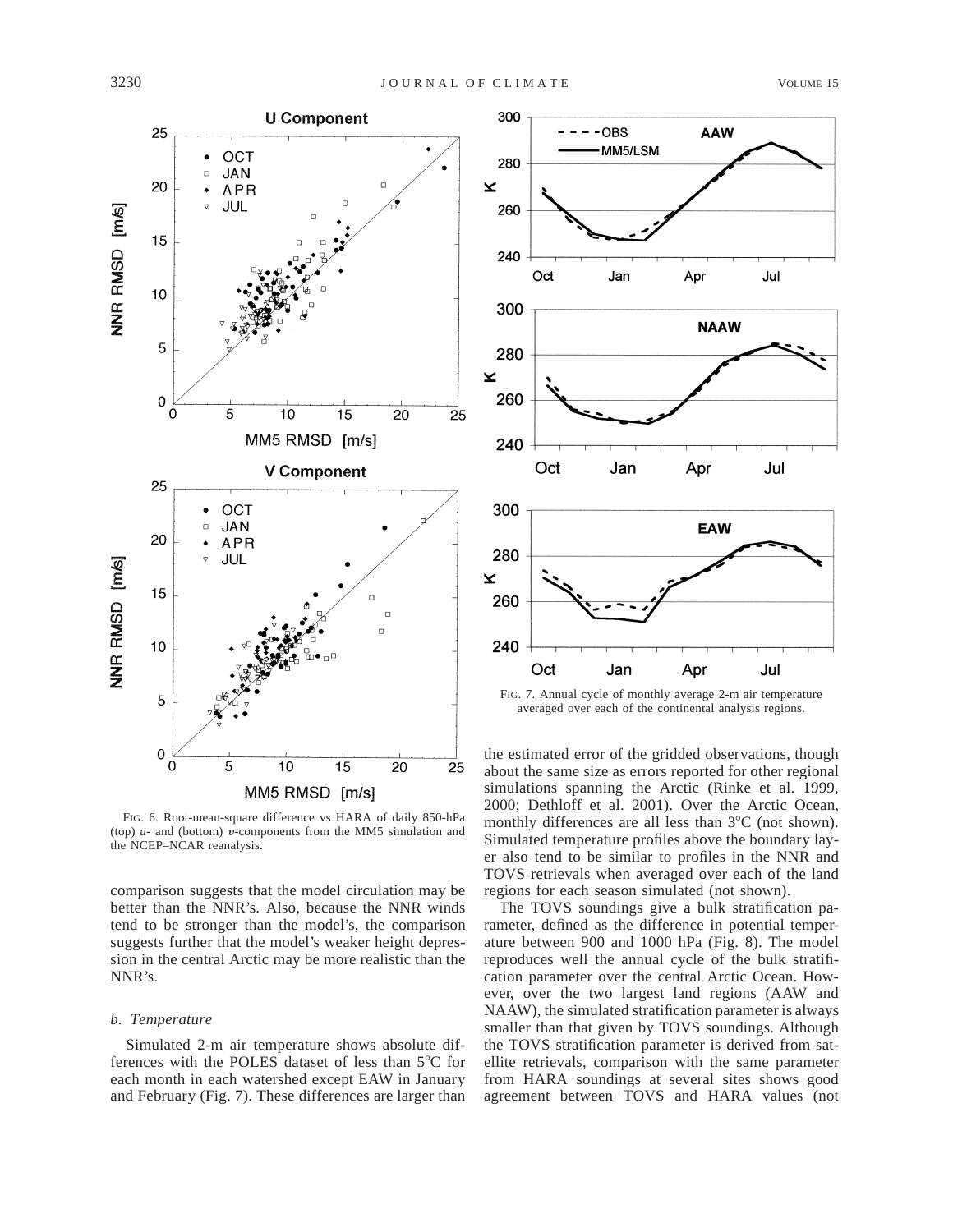

FIG. 8. Annual cycle of monthly average bulk stratification parameter for each of the analysis regions.

shown). The model does exhibit stronger stratification in winter than summer for both regions, but the amplitude of the annual cycle is weak. Thus, even though surface temperatures appear to be reproduced well, the model's planetary boundary layer does not have the strong, stable winter stratification seen in TOVS soundings. Overall, the model's land-area stratification parameter in winter is similar to that in a January simulation of the Arctic Region Climate System Model (ARCSyM) (Rinke et al. 2000). For the ARCSyM case, Rinke et al. (2000) suggest that its land planetary boundary layer is insufficiently stable because the boundary layer parameterization, designed for efficient vertical moisture transport in midlatitudes, cannot simulate highly stable boundary layers well. Our simulation uses a different parameterization, but it, too, was tested in a midlatitude environment (Zhang and Anthes 1982) and may also produce overly efficient transport that reduces excessively the vertical temperature differences of a stable boundary layer.

#### *c. Water budget*

Our primary goal for applying MM5 to the pan-Arctic is to simulate the high-latitude water cycle. TOVS and the NNR both give estimates of the atmosphere's precipitable water (PW) in the layer 300–900 hPa (Fig. 9). The model agrees fairly well with TOVS values in summer, but generally has too much precipitable water versus TOVS in winter. This positive bias occurs despite a slight tendency for cool bias in the NAAW and EAW watersheds (Fig. 7) and the less stable than observed,

and hence cooler, boundary layer in the AAW and NAAW watersheds (Fig. 8). Recognizing shortcomings of NNR water vapor discussed earlier and the overall difficulty of measuring atmospheric water vapor well, the model's annual cycles of PW compare well with TOVS and NNR PW for each of the analysis regions.

The model's monthly precipitation for each of the analysis regions differs from CMAP precipitation by less than  $1 \text{ mm day}^{-1}$  for all months except for AAW in August and EAW in July. Differences in most months are less than the estimated CMAP error (though presumably spatial averaging reduces CMAP error). The absolute differences are also similar but generally smaller than other simulated–observed precipitation differences (e.g., Christensen et al. 1998; Christensen and Kuhry 2000; Wu and Lynch 2000), though the regions averaged here represent much greater areas than those analyzed in these papers. We will see later that some of the better agreement is due to canceling errors in the spatial averaging. However, there is a clear, persistent summer dry bias in all three watersheds, especially the AAW. A prior simulation that used an unaltered LSM and allowed infiltration in frozen soil produced substantially more summer precipitation, including positive bias in some months. However, despite the added soil water, this run produced only about 20 mm more annual evaporation in each of the basins, so changes in local water sources do not appear to be large enough to explain the dry bias seen in Fig. 10. The cause for bias remains undetermined.

Precipitation leads to evapotranspiration and runoff. Evapotranspiration measurements for the pan-Arctic as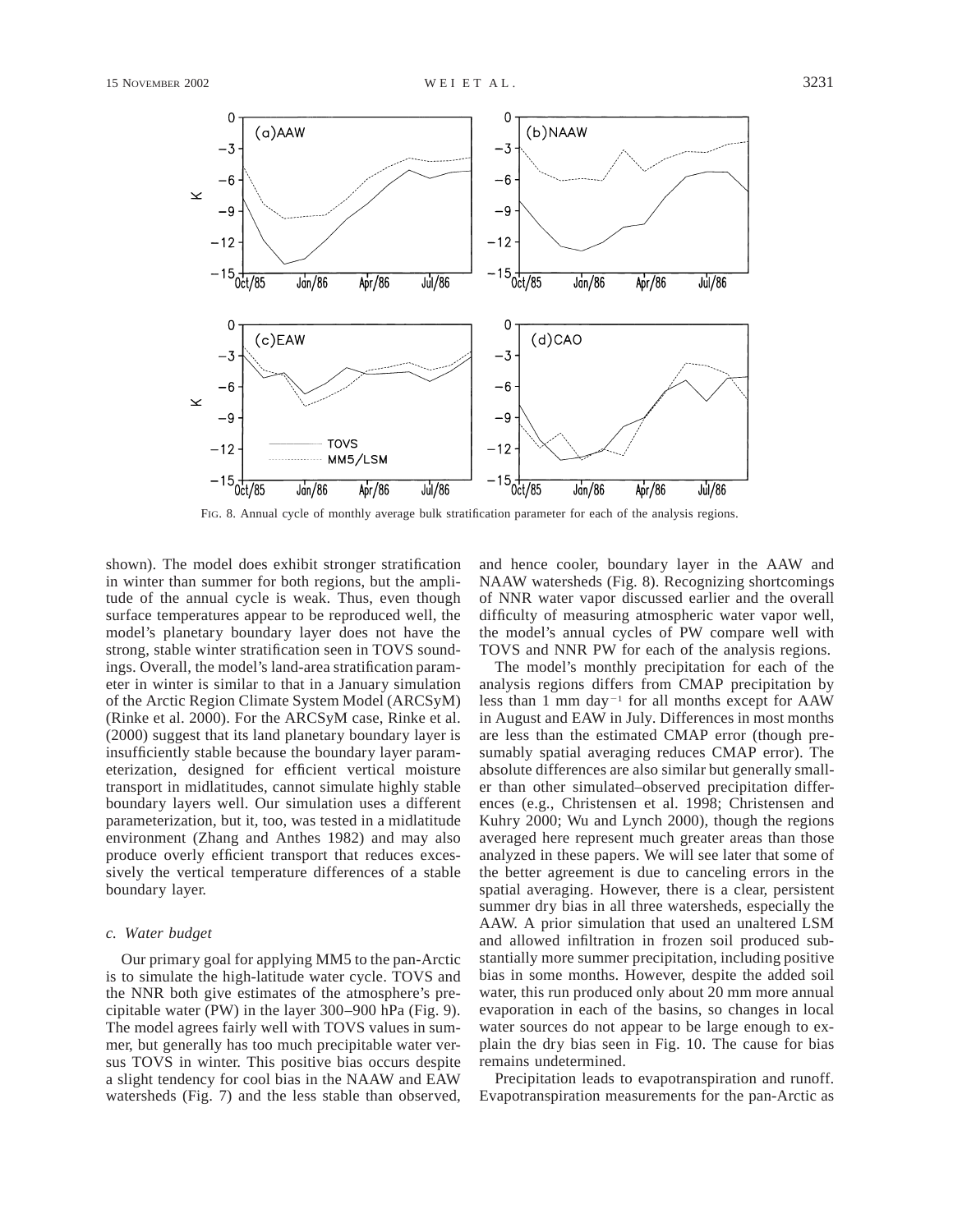

FIG. 9. Annual cycle of monthly average precipitable water in the layer 300–900 hPa for each of the analysis regions.

a whole are not available, but the UNH–GRDC dataset gives an annual cycle of gridded, climatological runoff that we compare with our 1-yr simulation. As described earlier, we modified LSM infiltration for January and beyond to prohibit infiltration when temperatures in the soil model's upper 30 cm were below freezing. The simulation's maximum monthly runoff in each basin (Fig. 11) is similar to the UNH–GRDC climatology, indicating that the model is capable of producing a realistic springtime runoff surge. However, the model's spring maximum occurs 0.5–1 month before the UNH– GRDC climatology, and runoff decays more rapidly from its maximum than occurs in the observations.

The model's precipitation dry bias may contribute to this deficit, but only in the AAW watershed is the annual precipitation deficit large enough to match potentially the runoff deficit. Moreover, the largest precipitation deficit in each watershed occurs in July and August, well after runoff deficits appear. Of course, the estimated error in CMAP precipitation is large enough (approximately 40%) that a substantial dry bias in CMAP precipitation could imply a model precipitation deficit large enough to account for the runoff deficit. CMAP precipitation is partly based on gauge observations, which may suffer from undercatch, especially in winter (e.g., Christensen et al. 1998; Christensen and Kuhry 2000 and references therein), implying a potentially larger precipitation than depicted in Fig. 10. Another possible contributor is excessive evapotranspiration. Although



FIG. 10. Annual cycle of monthly accumulated precipitation for each of the continental analysis regions.

there is no observational database spanning the Arctic for evapotranspiration, Christensen et al. (1998) have found that evapotranspiration error in the HIRHAM Scandinavian simulation is primarily a function of surface temperature. This is due to the strong temperature dependence of saturation vapor pressure, which governs changes in near-surface vertical moisture gradients that prompt moisture flow. However, our simulation has a small net cool bias in surface temperature, implying a deficit in evapotranspiration if the same error behavior occurs in MM5. Finally, the slow decay of UNH–GRDC runoff is reminiscent of base flow evolution. The model does not include subterranean aquifers that could store water and release it as base flow contributing to the simulated annual cycle of runoff. The model's land-use dataset also does not include wetlands spread across parts of the Arctic (e.g., Bonan 1995). Evaluating the effects of such water reservoirs is a subject of ongoing work.

Of course, another reason for these differences could be simply that the model is simulating just 1 yr, whereas the UNH–GRDC data represent a multiyear average. However, long-term discharge records for the Ob, Lena,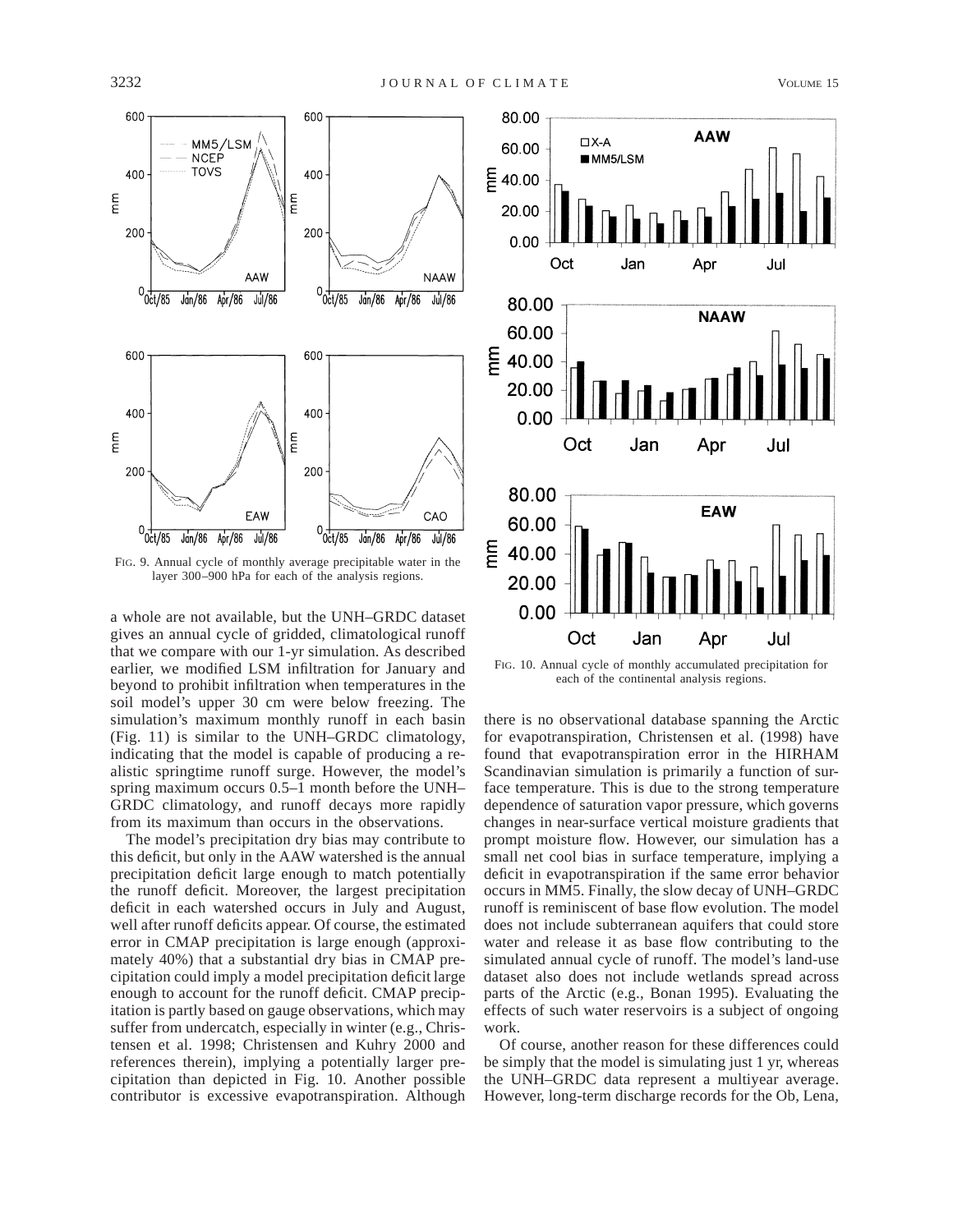



FIG. 11. Annual cycle of observation-based climatological runoff (UNH–GRDC) and simulated runoff for the year simulated (Oct 1985–Sep 1986) for each of the continental analysis regions. Note different scales on panels.

Yenesei, and Kolyma basins (Vorosmarty et al. 1996, 1998) show that the total discharge from these basins for October 1985–September 1986 was within 1% of the long-term October–September annual discharge. Similar computations for the MacKenzie and Nelson basins show that their total discharge for the simulation period was only 5% greater than long-term averages. Monthly discharge values also indicated no significant departure from climatology in the timing of the annual cycle's maximum discharge. The UNH–GRDC runoff climatology is thus representative of the year we simulated. Overall, the model shows that it is capable of rendering realistic runoff, though its quantitative accuracy for the year simulated needs further improvement.

#### *d. Scale-dependence of errors*

The model has been applied with an eye toward pan-Arctic hydrologic cycle simulation. Land surface hydrology is organized by river basins of varying size. Model output will have errors that prevent accurate water-cycle simulation for smaller basins, but a portion of the error may be random and thus much smaller when averaged over areas large enough for random errors to cancel. Since the model reproduces fairly well several observed fields for our simulation period when averaged over continental domains, one would like to know the smallest basin sizes for which the present model might yield reasonable simulation of the coupled land–atmosphere hydrologic cycle. For example, Fekete et al. (2001) and Vorosmarty et al. (2000a,b) indicate that a 0.5° digital stream network and runoff grid resolves hydrologic evolution best for basins exceeding 25 000 km2.

We have computed a dependence of simulation error on averaging domain size for precipitation and 2-m temperature. Precipitation is of course a water source for a basin's terrestrial hydrology. Evapotranspiration from the surface is a loss to the terrestrial water budget and, as discussed above, evapotranspiration error can be strongly dependent on surface air temperature error (Christensen et al. 1998). Assuming such temperature control in our model, analyses of the scale-dependence of temperature as well as precipitation errors are relevant to assessing the model's capability for regional hydrology simulation.

We assume that root-mean-square differences for simulated-CMAP precipitation and simulated-POLES 2-m temperature are entirely model error. We then compute error in both fields for simulated and observed values averaged over progressively smaller regions, using North American and Asian domains (Fig. 1) that we subdivide repeatedly to the limit of model grid spacing. We combine errors from regions the same size by computing the root-mean-square (rms) error. This procedure is done for each month of the year, after which we compute an annual rms error by taking the square root of monthly average error variance. The pan-Arctic is characterized by important variations in hydrologic processes during the annual cycle (e.g., freeze/thaw). Thus, our metric for assessment is the amplitude of a field's annual cycle averaged over the domain in question (North American or Asian). An acceptable model must have at least marginal ability to resolve the annual cycle of hydrologic processes; otherwise it is missing fundamental behavior of the water cycle. Other, more stringent metrics of course could be used, such as model error versus presumed measurement and data processing error. We view the choice adopted here as a minimal requirement.

The slopes of the curves in Fig. 12 indicate the scales contributing to model error. If the curve decreases rapidly with increasing spatial scale, then smaller scales make large contributors to simulation error. If, on the other hand, the curve is flat with increasing spatial scale, then the largest scales dominate the error. Thus, temperature error (Fig. 12) results primarily from an overall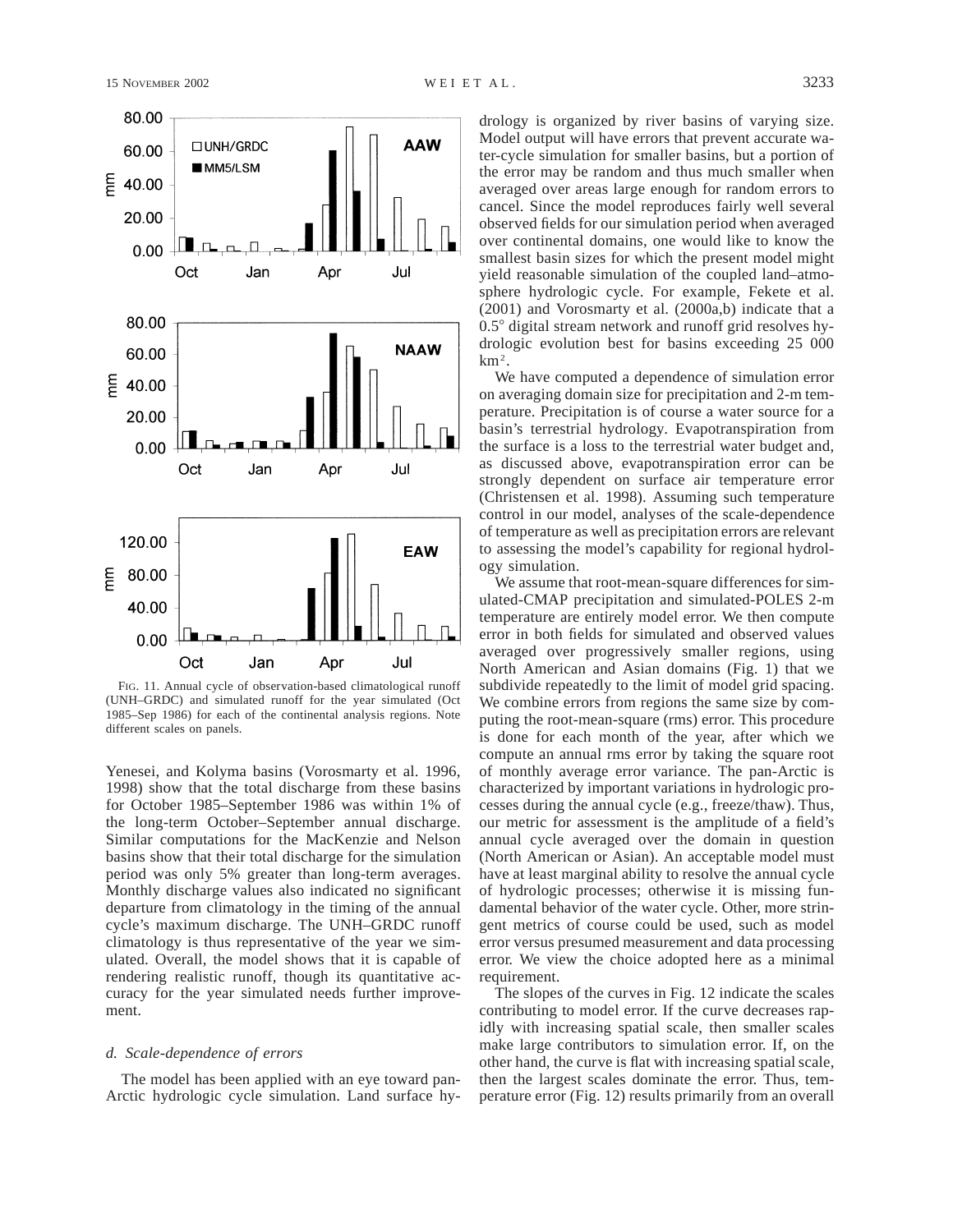

FIG. 12. The percentage ratio rmsd/(amplitude of annual cycle) vs averaging domain area.

regional bias for both watersheds, whereas precipitation error has important contribution from many scales, including the largest and smallest resolved. On the basis of our metric, surface temperature error is acceptably small for all spatial scales, but precipitation error only marginally acceptable, if that, at the largest scales.

Consideration of absolute error implied by Figs. 7, 11, and 12 provides further perspective. If we assume that the ratio (evapotranspiration error)/(temperature error) found by Christensen et al. (1998) applies here, then annual evapotranspiration error is about 20 mm month<sup> $-1$ </sup> in both basins. Annual precipitation error ranges 14–28 mm month<sup>-1</sup>. By this estimate, each has error comparable to the annual average runoff in the AAW and NAAW basins, suggesting that further improvement in both temperature and precipitation simulation is needed to simulate annual runoff well.

#### **6. Summary and discussion**

We have performed a 1-yr RCM simulation for the pan-Arctic to assess the quantitative performance of a version of PSU–NCAR MM5 being developed for studying the region's land–atmosphere hydrologic cycle. Development has included coupling MM5 to a simple thermodynamic sea ice model and Bonan's (1996) LSM Short test simulations with the model revealed biases in precipitation due to excessive cloud cover. We corrected the problem by replacing the model's standard cloud diagnosis based on relative humidity with one based on the model's predicted cloud water and cloud ice fields. The new scheme gives cloud in a model layer when either cloud liquid water or cloud ice water exceed thresholds that we calibrated to yield cloud cover in approximate agreement with climatology.

We assessed performance of the 1-yr simulation using a number of recently released datasets based on direct observations, satellite retrievals, and atmospheric reanalyses, focusing on fields relevant to the hydrologic cycle: atmospheric circulation, temperature, surface radiation fluxes, precipitation, and runoff. Most attention

was given to model performance over continental-average watersheds draining into the Arctic Ocean, for which the model simulates fairly well annual average surface air temperature (bias  $\langle 2^{\circ}$ C) and precipitation (bias  $< 0.5$  mm day<sup>-1</sup>).

Comparison of 850-hPa horizontal winds with HARA rawinsonde soundings from sites with frequent observations shows that rms difference versus soundings (9.8  $m s^{-1}$ ) is less than the reanalysis rms difference versus soundings (10.5 m  $s^{-1}$ ). This result further justifies a decision made, when developing the model, to avoid placing any of the model's lateral boundaries over the poorly observed Arctic Ocean, even though the resulting domain size (Fig. 1) was rather large. Although this result may be somewhat satisfying from the perspective of the RCM assessment, it is nonetheless perplexing, because the reanalysis should be governed by these rawinsondes where they occur in the Arctic. The result raises the question, unaddressed here, as to whether or not the reanalysis quality-control scheme may have rejected these observations. Another possibility is that the reanalysis forecast model drifts so strongly toward its own climatology in the Arctic that the few available rawinsondes are insufficient to constrain it. For example, the spectral snow problem (Ebisuzaki et al. 1997) produces spurious heating that may degrade momentum fields in the reanalysis forecast model.

The model produces a spring runoff surge for the continental watersheds that is comparable in magnitude to observations, but annual runoff is less than observed. Precipitation error contributes to this bias, but other factors also appear to be important. Comparison of simulated and observed runoff evolution (Fig. 11) suggests that aquifer modeling may be necessary to reproduce the magnitude and timing of runoff. Another reason why the model has less runoff may be that it is missing Arctic wetland areas not contained in the standard MM5 land surface description. Understanding the influence of these wetlands is a subject of current study.

Our intent in developing this model is to provide a coherent framework for studying the coupled land–atmosphere–ocean hydrologic cycle across high northern latitudes, recently highlighted as a critical and strategic need for Arctic science (Vorosmarty et al. 2001). This analysis has highlighted several issues that pan-Arctic synthesis studies of the water cycle would immediately confront. Our analysis of precipitation and temperature errors shows that the model simulates these fields with monthly accuracy in most (but not all) months that approach estimates of observational accuracy. Other models cited yield similar behavior. However, further analysis of our simulation suggests that such accuracy may only be acceptable, at best, for the largest basins, suggesting that improvement is needed not only in simulation but also in the variety, areal extent, density, and accuracy of observational databases used for model assessment and improvement.

Finally, despite these emerging challenges, we be-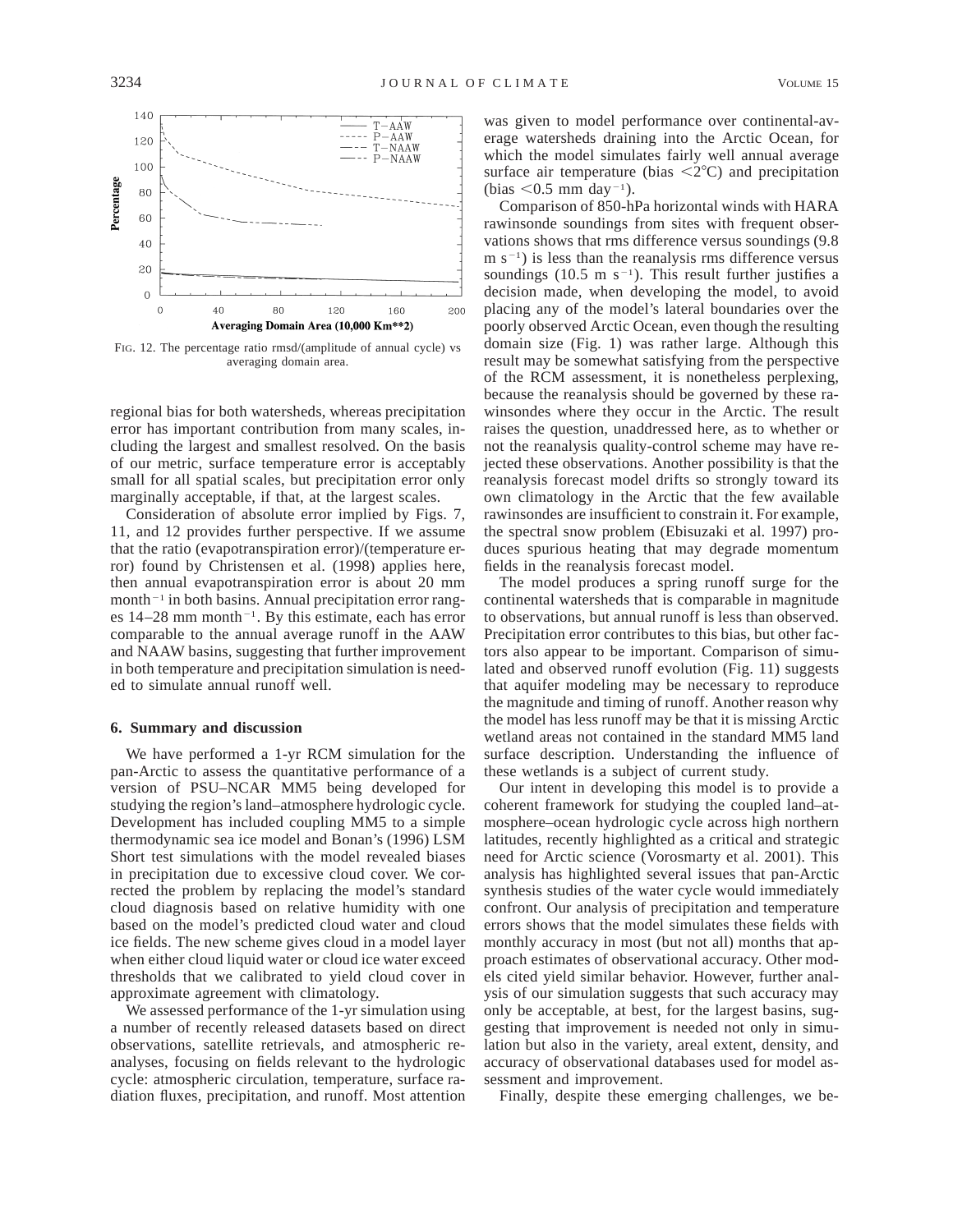lieve that only by using a mass- and energy-conserving approach over the full pan-Arctic domain can we begin to understand the highly complex interconnections between the region's land, atmosphere, and ocean. An objective validation using such an approach with retrospective datasets is necessary to identify critical research directions and ultimately permit analysis of issues such as future global warming's impact on the region's water and energy cycles. We have attempted to provide steps toward that validation here.

*Acknowledgments.* This work was supported by U.S. Department of Energy Grant DEFG0296ER61473. Mr. D. Flory performed the LSM–MM5 coupling. Dr. Z. Otles assisted with early simulations. We thank Dr. Jeff Key for kindly providing us with surface radiation fluxes from the Polar Radiation Flux Project and the two anonymous reviewers for questions and comments that improved this paper. TOVS Pathfinder Path-P Daily Arctic Gridded Atmospheric Parameters and HARA rawinsonde data were obtained from the EOSDIS NSIDC Distributed Active Archive Center (NSIDC DAAC) at the University of Colorado, Boulder. Data from the POLES program were obtained from the Polar Science Center of the University of Washington. The computer support used in this study was provided by the National Center for Atmospheric Research sponsored by the National Science Foundation.

#### REFERENCES

- Anisimov, O. A., and F. E. Nelson, 1996: Permafrost distribution in the Northern Hemisphere under scenarios of climatic change. *Global Planet. Change,* **14,** 59–72.
- ——, N. I. Shiklomanov, and F. E. Nelson, 1997: Global warming and active-layer thickness: Results from transient general circulation models. *Global Planet. Change,* **15,** 61–77.
- Arakawa, A., and V. R. Lamb, 1979: Energy and potential energy conserving scheme for the shallow-water equations. Preprints, *Fourth Conf. on Numerical Weather Prediction,* Silver Spring, MD, Amer. Meteor. Soc., 201–208.
- Bailey, D. A., A. H. Lynch, and K. Hedstrom, 1997: Impact of ocean circulation on regional polar climate simulations using the Arctic Regional Climate System Model. *Ann. Glaciol.,* **25,** 203–207.
- Battisti, D. S., D. L. Williamson, and R. E. Moritz, 1992: Simulation of the arctic climatology with the NCAR CCM-2. Preprints, *Third Conf. on Polar Meteorology and Oceanography,* Portland, OR, Amer. Meteor. Soc., 133–136.
- Bonan, G. B., 1995: Sensitivity of a GCM simulation to inclusion of inland water surfaces. *J. Climate,* **8,** 2691–2704.
- ——, 1996: A land surface model (LSM version 1.0) for ecological, hydrological, and atmospheric studies: Technical description and user's guide. NCAR Tech. Note  $NCAR/TN-417+STR$ , 150 pp. [Available from National Center for Atmospheric Research, P.O. Box 3000, Boulder, CO 80305.]
- Briegleb, B. P., 1992: Delta-Eddington approximation for solar radiation in the NCAR Community Climate Model. *J. Geophys. Res.,* **97,** 7603–7612.
- Chedin, A., N. A. Scott, C. Wahiche, and P. Moulinier, 1985: The Improved Initialization Inversion method: A high resolution physical method for temperature retrievals from satellites of the TIROS-N series. *J. Climate Appl. Meteor.,* **24,** 128–143.
- Chen, B., D. H. Bromwich, K. M. Hines, and X. Pan, 1995: Simu-

lations of the 1979–1988 polar climates by global climate models. *Ann. Glaciol.,* **21,** 83–90.

- Christensen, J. H., and P. Kuhry, 2000: High-resolution regional climate model validation and permafrost simulation for the East European Russian Arctic. *J. Geophys. Res.,* **105,** 29 647–29 658.
- Christensen, O. B., J. H. Christensen, B. Machenauer, and M. Botzet, 1998: Very high resolution regional climate simulations over Scandinavia—Present climate. *J. Climate,* **11,** 3204–3229.
- Cressman, G. P., 1959: An operational objective analysis system. *Mon. Wea. Rev.,* **87,** 367–374.
- Curry, J. A., and E. E. Ebert, 1992: Annual cycle of radiation fluxes over the Arctic Ocean: Sensitivity to cloud optical properties. *J. Climate,* **5,** 1267–1280.
- ——, W. B. Rossow, D. Randall, and J. L. Schramm, 1996: Overview of Arctic cloud and radiation characteristics. *J. Climate,* **9,** 1731– 1764.
- Dethloff, K., A. Rinke, R. Lehmann, J. H. Christenen, M. Botzet, and B. Machenhauer, 1996: A regional climate model of the Arctic atmosphere. *J. Geophys. Res.,* **101,** 23 401–23 422.
- ——, C. Abegg, A. Rinke, I. Hebestadt, and V. F. Romanov, 2001: Sensitivity of Arctic climate simulations to different boundarylayer parameterizations in a regional climate model. *Tellus,* **53A,**  $1 - 26$ .
- Dudhia, J., 1989: Numerical study of convection observed during winter monsoon experiment using a mesoscale two-dimensional model. *J. Atmos. Sci.,* **46,** 3077–3107.
- Ebisuzaki, W., M. Chelliah, and R. Kistler, 1997: NCEP/NCAR Reanalysis: Caveats. *Proc. First WCRP Int. Conf. on Reanalyses,* Silver Spring, MD, World Climate Research Program, WCRP-104, WMO/TD-876, 81–84.
- Fekete, B. M., C. J. Vörösmarty, and W. Grabs, 1999: Global, composite runoff fields based on observed river discharge and simulated water balances. WMO–Global Runoff Data Centre Rep. 22, 100 pp. [Available online at http://www.grdc.sr.unh.edu/ html/paper/ReportUS.pdf.]
- -, and R. B. Lammers, 2001: Scaling gridded river networks for macroscale hydrology: Development, analysis, and control of error. *Water Resour. Res.,* **37,** 1955–1967.
- Francis, J. A., 1994: Improvement to TOVS retrievals over sea ice and applications to estimating Arctic energy fluxes. *J. Geophys. Res.,* **99,** 10 395–10 408.
- Grell, A. G., 1993: Prognostic evaluation of assumptions used by cumulus parameterizations. *Mon. Wea. Rev.,* **121,** 764–787.
- ——, Y.-H. Kuo, and R. Pasch, 1991: Semi-prognostic tests of cumulus parameterization schemes in the middle latitudes. *Mon. Wea. Rev.,* **119,** 5–31.
- -, H. Dudhia, and D. S. Stanfler, 1994: A description of the fifthgeneration Penn State–NCAR mesoscale model (MM5). NCAR Tech. Note NCAR/TN-398+STR, 122 pp. [Available from National Center for Atmospheric Research, P.O. Box 3000, Boulder, CO 80305.]
- Hines, K. M., D. H. Bromwich, and T. R. Parish, 1995: A mesoscale modeling study of the atmospheric circulation of high southern latitudes. *Mon. Wea. Rev.,* **123,** 1146–1165.
- -, and R. I. Cullather, 1997a: Evaluating moist physics for Antarctic mesoscale simulations. *Ann. Glaciol.,* **25,** 282–286.
- -, and Z. Liu, 1997b: Combined global climate model and mesoscale: Model simulations of Antarctic climate. *J. Geophys. Res.,* **102,** 13 747–13 760.
- Jurrens, R., 1999: Validation of surface fluxes in climate simulations of the Arctic with the regional model REMO. *Tellus,* **51A,** 698– 709.
- Kahl, J. D., M. C. Serreze, S. Shiotani, S. M. Skony, and R. C. Schnell, 1992: In situ meteorological sounding archives for Arctic studies. *Bull. Amer. Meteor. Soc.,* **73,** 1824–1830.
- Kalnay, E., and Coauthors, 1996: The NCEP/NCAR 40-Year Reanalysis Project. *Bull. Amer. Meteor. Soc.,* **77,** 437–471.
- Kattenberg, A., and Coauthors, 1995: Climate models—Projections of future climate. *Climate Change 1995: The Science of Climate*